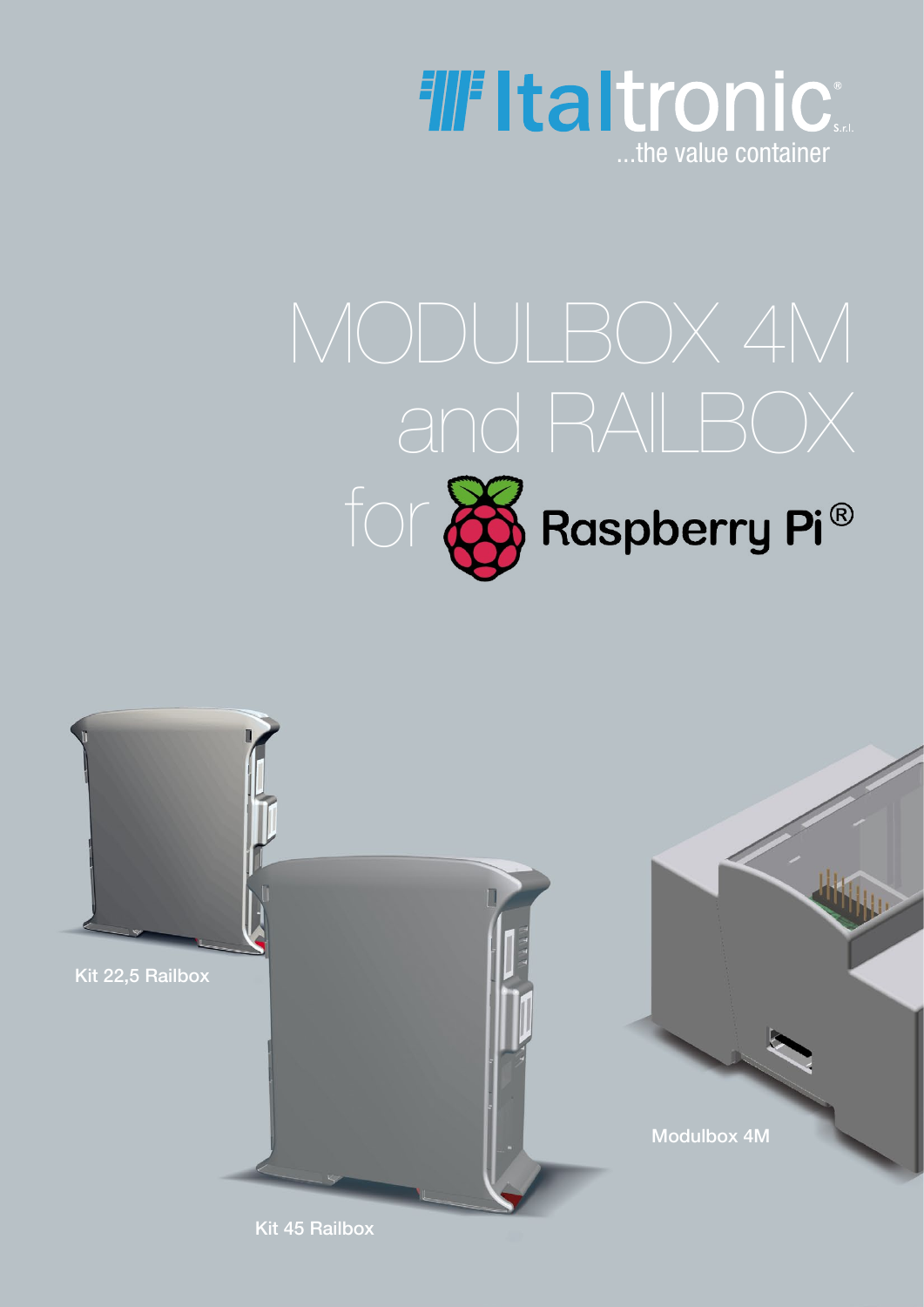# ITALTRONIC for



Contenitore per Raspberry per applicazione CIVILE su quadro elettrico a STD DIN 43880.

Raspberry enclosure for rail DIN ELECTRICAL DOMESTIC cabinet 43880 STD application.



## 25.0410000.RPI

Kit 4M Rasp

#### Contenitore Modulbox 4M per Raspberry

Il Kit include pannello frontale trasparente. Disponibili finiture speciali, fresatura o stampa digitale low cost, anche con consegna veloce.

#### Enclosure Modulbox 4M for Raspberry The kit includes top transparent panel. Special finishing, drilling or digital print low cost available in fast delivery too.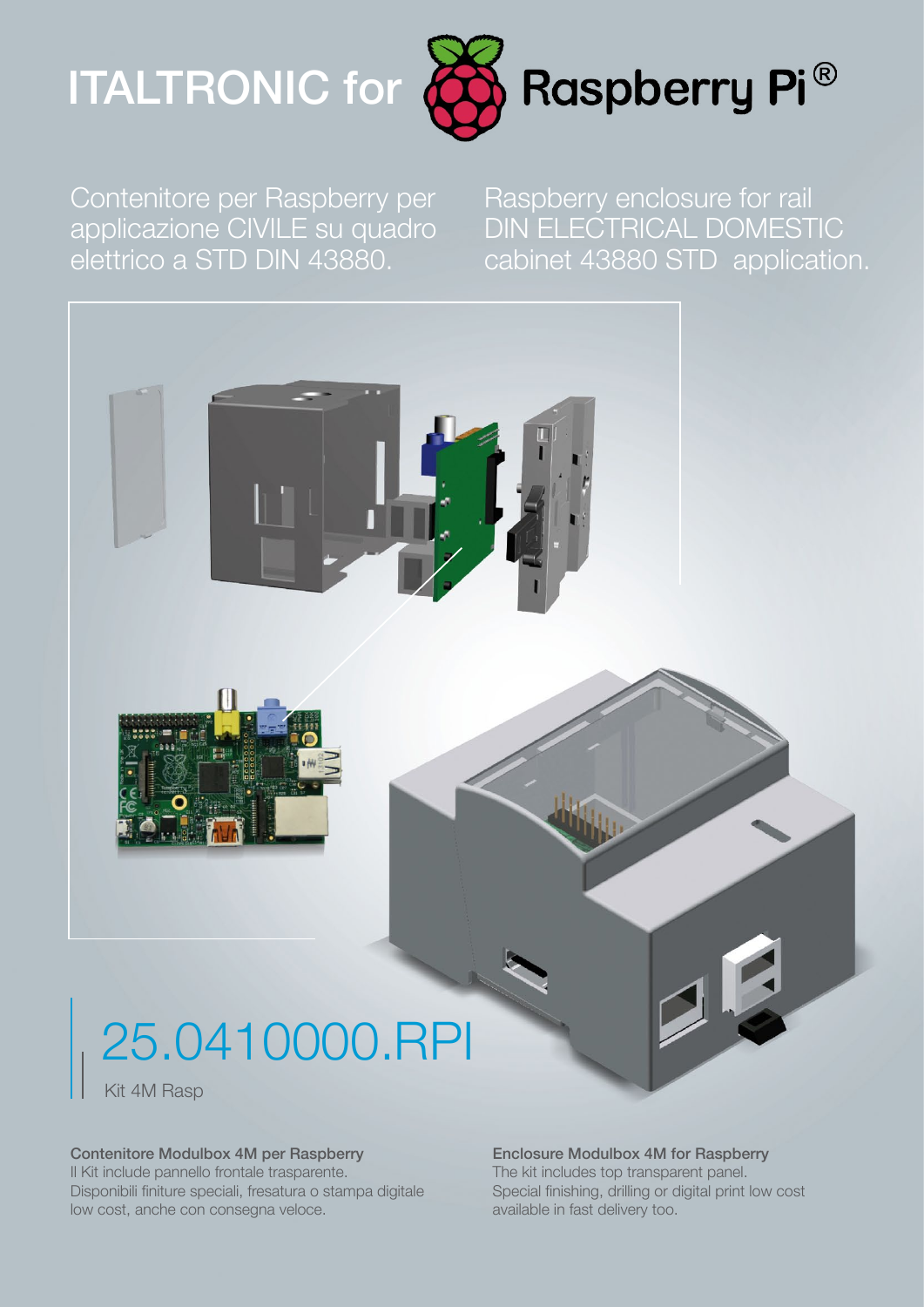Raspberry enclosure for rail DIN INDUSTRIAL cabinet application.





## 10.0012225.RPI

Kit 22,5 Railbox Rasp grey



Contenitore Railbox per Raspberry Il kit include pannello frontale grigio e kit speciale di accessori per Raspberry. Disponibili finiture speciali, fresatura o stampa digitale low cost, anche con consegna veloce.

### 10.0052450.RPI

Kit 45 Railbox Rasp grey

#### Enclosure Railbox for Raspberry

The kit includes top grey panel and special kit of accessories for Raspberry. Special finishing, drilling or digital print low cost available in fast delivery too.